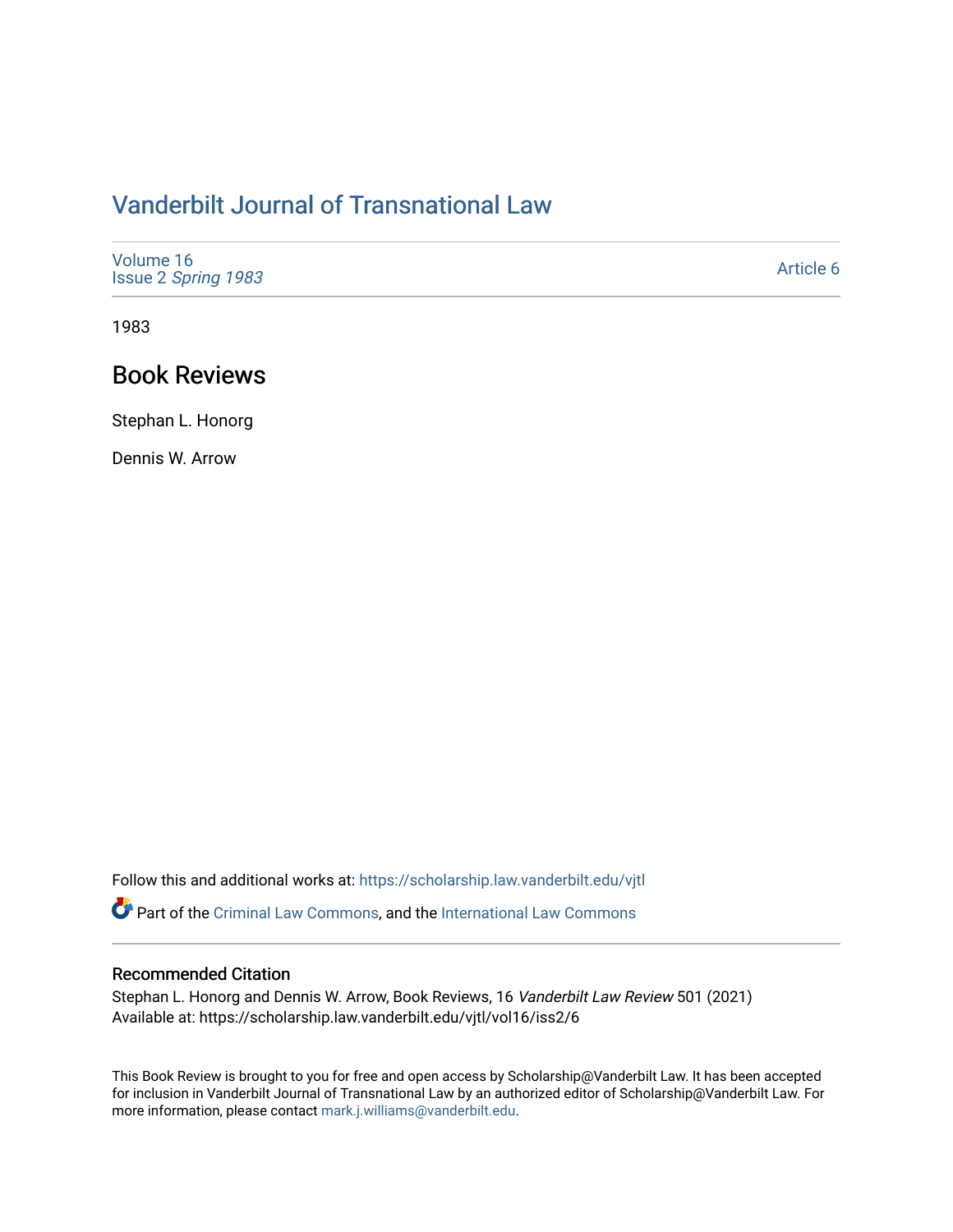# **BOOK REVIEWS**

INTERNATIONAL ASPECTS **OF** CRIMINAL LAW: **ENFORCING UNITED** STATES LAW **IN** THE WORLD COMMUNITY. Edited by Richard B. Lillich. Charlottesville, Virginia: Michie, **1981. Pp.** ix, 245.

### *Reviewed by Stephan L. Honorg\**

Both colloquia and symposia traditionally provide useful fora for concentrating scholarly attention on current topics of interest to the legal community because they bring together leading thinkers of divergent opinions to exchange views in the spotlight of critical analysis. Professor Lillich's sponsorship as editor of this volume is another fine contribution to this honored tradition. The volume is a collection of articles drawn from presentations made at the Fourth Sokol Colloquium, an annual two-day event held at the University of Virginia School of Law to examine current issues of international law. The organizers of this series of colloquia provide a commendable service to the legal community by publishing the contributions of the participants.

"The world is growing smaller." This statement or some version of it is heard so often that it seems trite, but that does not diminish its truth. The global shrinking process is attributable primarily to the improvements in transportation and communications over the past few decades. This has resulted both in an increase in the movement of people and goods across international boundaries and in interdependence in the political and economic spheres.

People cross national boundaries for various reasons and criminal penalties may attach to some of their activities. Occasionally these criminal consequences are not planned by the traveler who may be a simple tourist or business person. More often than not, however, criminal conduct is part of an intricate and well-planned conspiracy designed to achieve specified economic or political goals. Examples of these include the international drug peddler,

<sup>\*</sup> Associate Professor of Law, Thurgood Marshall School of Law, Texas Southern University. B.S. 1960, Capital University; J.D. 1974, University of Toledo.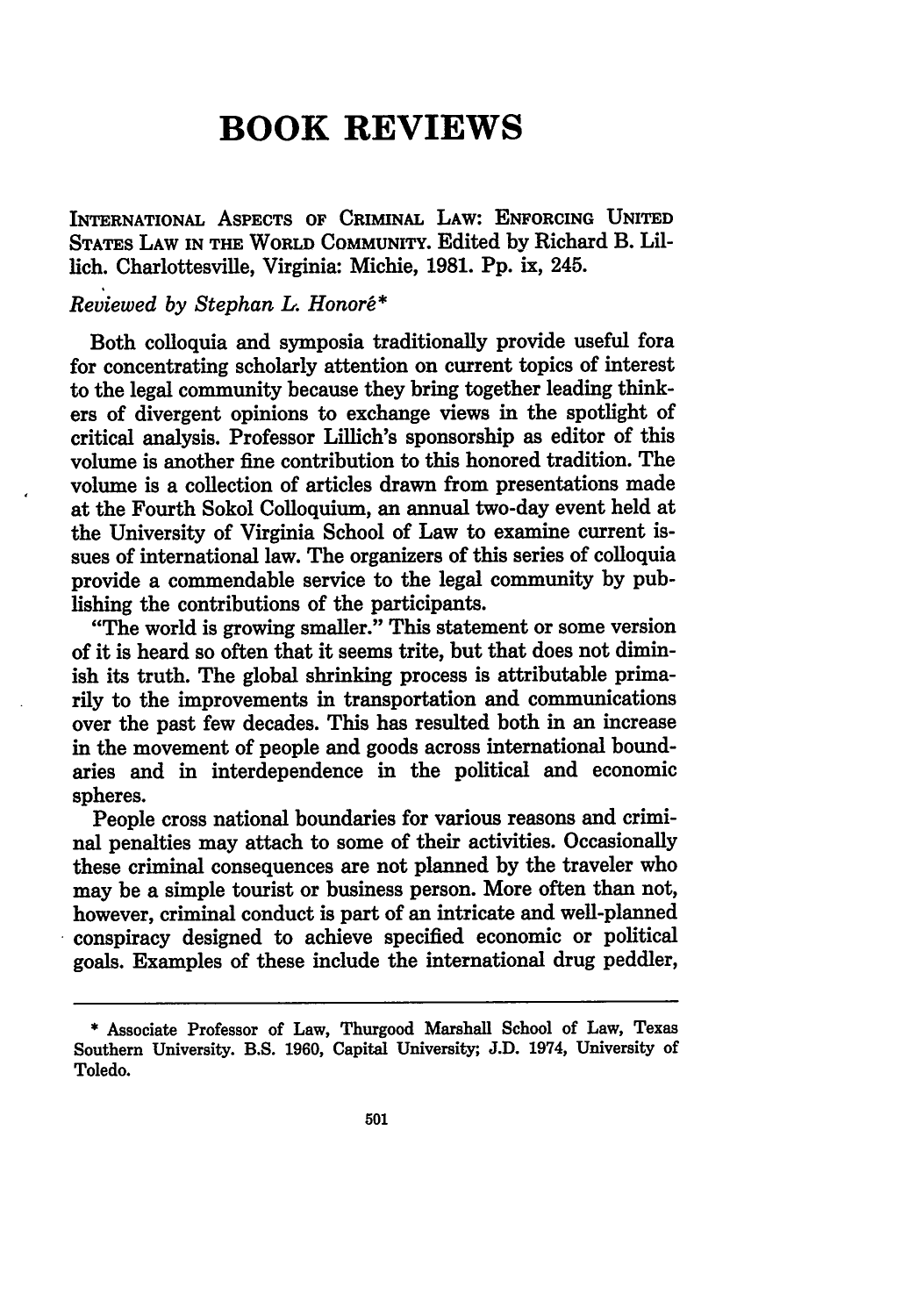the terrorist participating in revolutionary causes, and the business representative implementing schemes to restrain trade illegally.

*International Aspects of Criminal Law: Enforcing United States Law in the World Community1* addresses a pragmatic question of how a government may apply and enforce the criminal law in the international arena. Once criminal conduct occurs and the actors have been identified, the threshold problem for the prosecution is how to obtain the accused for trial and amass the evidence necessary for conviction. This book primarily focuses on the constitutional limitations associated with the process of obtaining people and evidence from abroad.

The extradition of terrorists is examined along with the political offense exception which is raised frequently as a defense. The abduction or kidnapping of suspects to bring them to trial is scrutinized in the light of accepted constitutional standards. To analyze the problems of obtaining evidence abroad, the book focuses on the antitrust field and the considerable difficulty of acquiring documentary evidence to prove claims of illegal economic conspiracy. The book next examines the illegal international traffic in drugs and narcotics as well as the admissibility of evidence acquired from searches, seizures, and interrogations at sea or in foreign countries. After skipping over the trial process, the volume closes with an examination of the recent prisoner exchange treaties and thus looks at the other side of criminal law enforcement. Because trial practice was outside the scope of the colloquium, the book contains no professional tricks of the trade for the prosecution or defense of those accused of crimes of an international context.

The book only begins to whet the legal appetite because coverage in a two-day session of this kind is, **by** necessity, brief. Nevertheless, the work is well footnoted for the serious researcher who is entering this field for the first time and needs a good overview of the available literature. For all readers, including the more **in**formed, the contributors advance interesting and sometimes sharply contrasting views on policy issues such as political asylum and immunity for terrorists, discovery in foreign jurisdictions, the constitutionality of searches and seizures **by** United States cus-

**<sup>1.</sup> INTERNATIONAL AsPEcTs OF CRIMINAL LAW: ENFORCING UNITED STATES LAW IN THE WORLD COMMUNITY** (R. Lillich ed. **1981)** [hereinafter cited as **INTERNA-TIONAL ASPECTS].**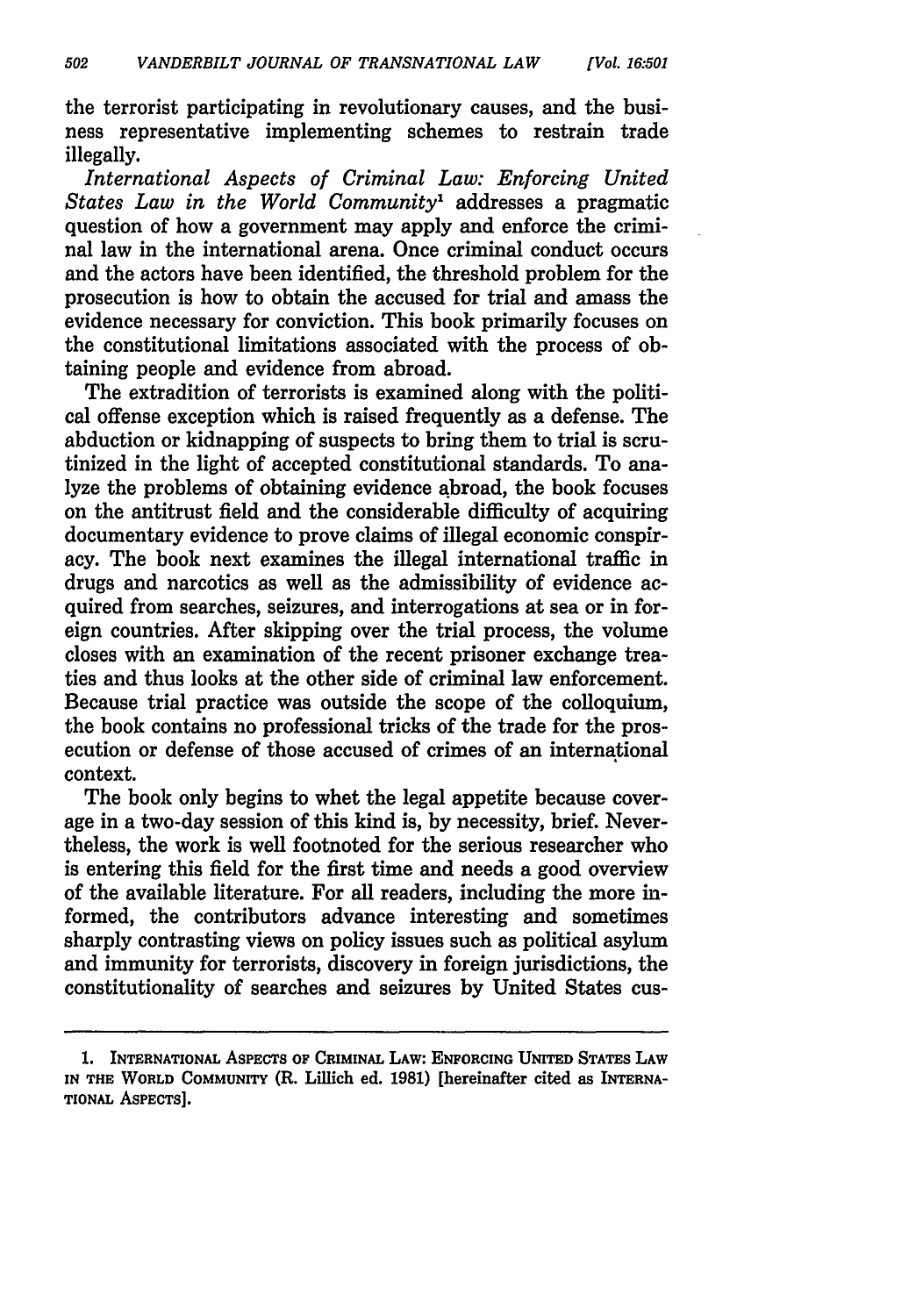toms officials on the high seas, the admissibility of coerced confessions and testimony obtained through the good offices of foreign governments, and the constitutional propriety of international prisoner exchanges. The remainder of this Review provides thumbnail sketches of the contrasting policy views of the various contributors.

The first article, *Extradition and Rendition: Problems of Choice,2* by Alona E. Evans, provides a brief overview of the three types of rendition:3 formal, quasi-formal, and irregular. The formal methods involve extradition, either under principles of comity and customary international law or under procedures established by treaty. There is also a passing reference to *manu brevi* extradition which is sometimes invoked under military status of forces agreements. Quasi-formal rendition includes exclusion and expulsion of aliens. Although these methods are designed for immigration control, the author concludes that deportation is used more often than extradition to return fugitives to countries from which they have fled to avoid prosecution. The third method, "irregular recovery of fugitives," is a term used to describe techniques such as outright kidnapping or abduction, which may be done overtly or covertly, with or without the cooperation or approval of the host country where the fugitive was discovered. The article includes a discussion of the problems involved in choosing a method.

The next article, by Louis G. Fields, Jr., is entitled *Bringing Terrorists to Justice* **-** *The Shifting Sands of the Political Offense Exception.4* Traditionally, the accused who has fled to another jurisdiction could resist successfully an extradition request by showing that the alleged criminal conduct was in reality a "political offense." Under the political offense exception, the state having custody of the offender could deny the request. The author observes that recognition of the exception has frustrated in-

<sup>2.</sup> *Id.* at 1.

**<sup>3.</sup>** The term "rendition" refers to the forced return of fugitives to a jurisdiction from which they have fled in an effort to escape criminal prosecution. The term also may connote those occasional cases where a particular jurisdiction seeks to obtain custody of a person, whether a citizen or alien who is accused of violating that jurisdiction's law while acting somewhere outside the jurisdiction's territory. An example of the latter class of cases would be the person engaged in a transnational conspiracy who violates the laws of a jurisdiction without ever physically having entered that jurisdiction.

<sup>4.</sup> INTERNATIONAL ASPECTS, *supra* note 1, at 15.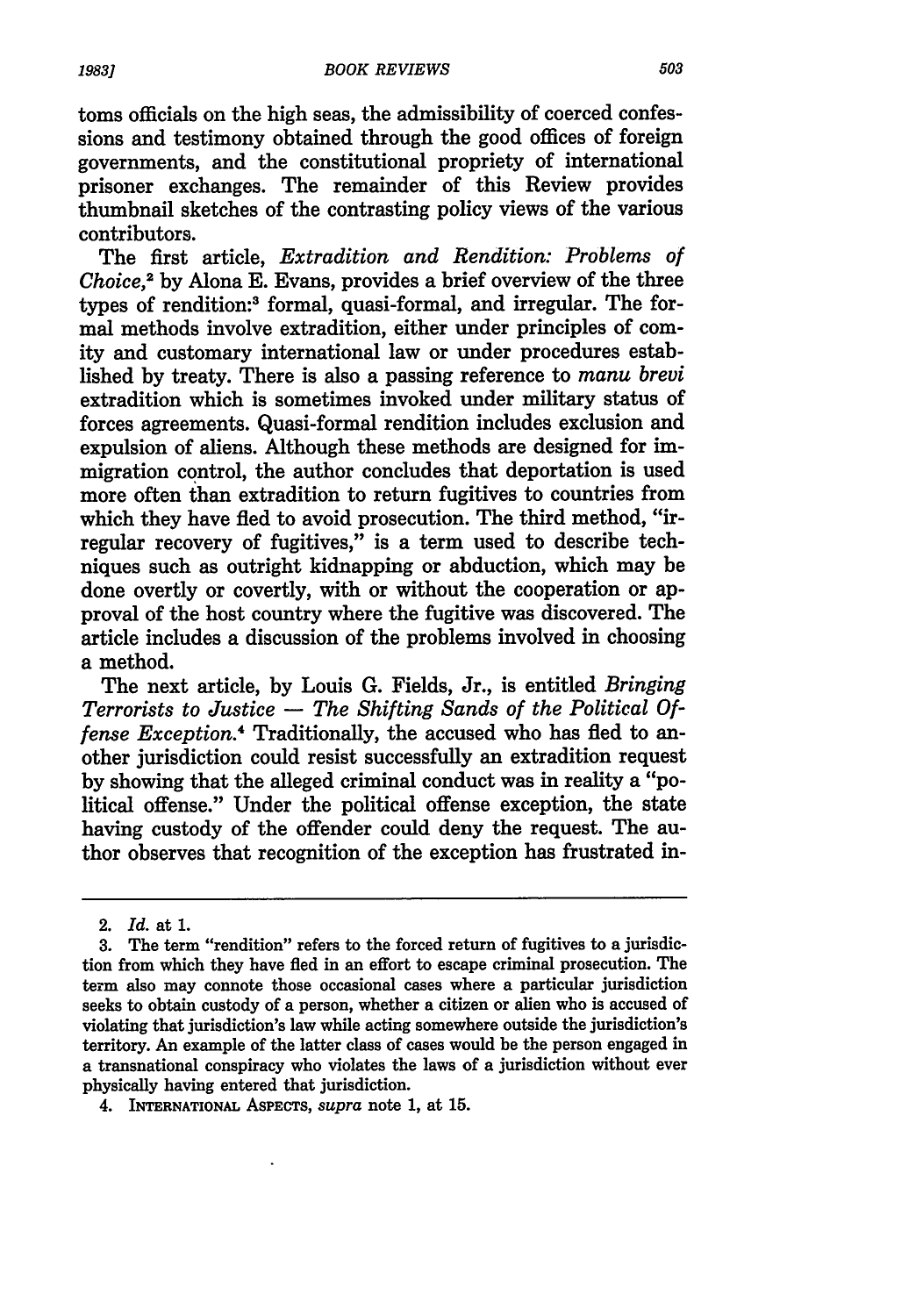ternational efforts to control terrorism because, nearly always, terrorists can espouse some political cause to justify their acts. United States courts have had as much difficulty as foreign courts in resolving this dilemma; but recently new standards have emerged which may limit the doctrine's application to terrorists. The article notes that "the inherent problem is the lack of generally accepted definitions for 'terrorism' and the 'political offense.' The current cliché 'one man's terrorism is another man's heroism' simplistically suggests the reason behind the lack of consensus on a definition."5 Nevertheless, the recent *Abu Eain* extradition case' provides a refined set of standards for delineating the political offense exception. The author indicates that the United States magistrate rejected the exception after applying a three-part test which examines the offender's personal beliefs and past participation with a political movement; the existence of a link or connection between the criminal act and the political objective; and the proportionality between the seriousness of the crime, its method of commission, and the political objective.<sup>7</sup> It is clear that this test prevents the exception from being applied to terrorists who engage in random and indiscriminate acts of violence against civilian populations.<sup>8</sup>

In *Constitutional Limits on International Rendition of Criminal Suspects,* **9** Paul B. Stephan III raises the disquieting proposition that constitutional standards for international rendition may depend on whether the person seized abroad is a citizen or resident of the United States or has substantial ties to the United States. The author asserts that overseas aliens have no constitutional rights that the judiciary should protect; instead, he argues that this matter should be left to the political branches of government because it presents a question of foreign policy.10 He then

**<sup>5.</sup>** *Id.* at 19-20.

<sup>6.</sup> In Re Ziyad Abu Eain, Magistrate No. 79-175, slip op. (N.D. IM. Dec. 18, 1979) (magistrate denied writ of habeas corpus), *aff'd per curiam,* Ziyad Abu Eain v. Adams, 529 F. Supp. 685 (N.D. Ill. 1980).

**<sup>7.</sup>** INTERNATIONAL ASPECTS, *supra* note **1,** at **27-28.**

**<sup>8.</sup>** Although this test works for indiscriminate violence, in my opinion, it is not at all clear that it would permit extradition of persons accused of selective assassinations, violence directed at political figures, or destruction of government property because these activities would be related closely to political objectives.

**<sup>9.</sup> INTERNATIONAL ASPECTS,** *supra* note **1,** at 34.

**<sup>10.</sup>** The author fails to address fully the judiciary's interest and right to pro-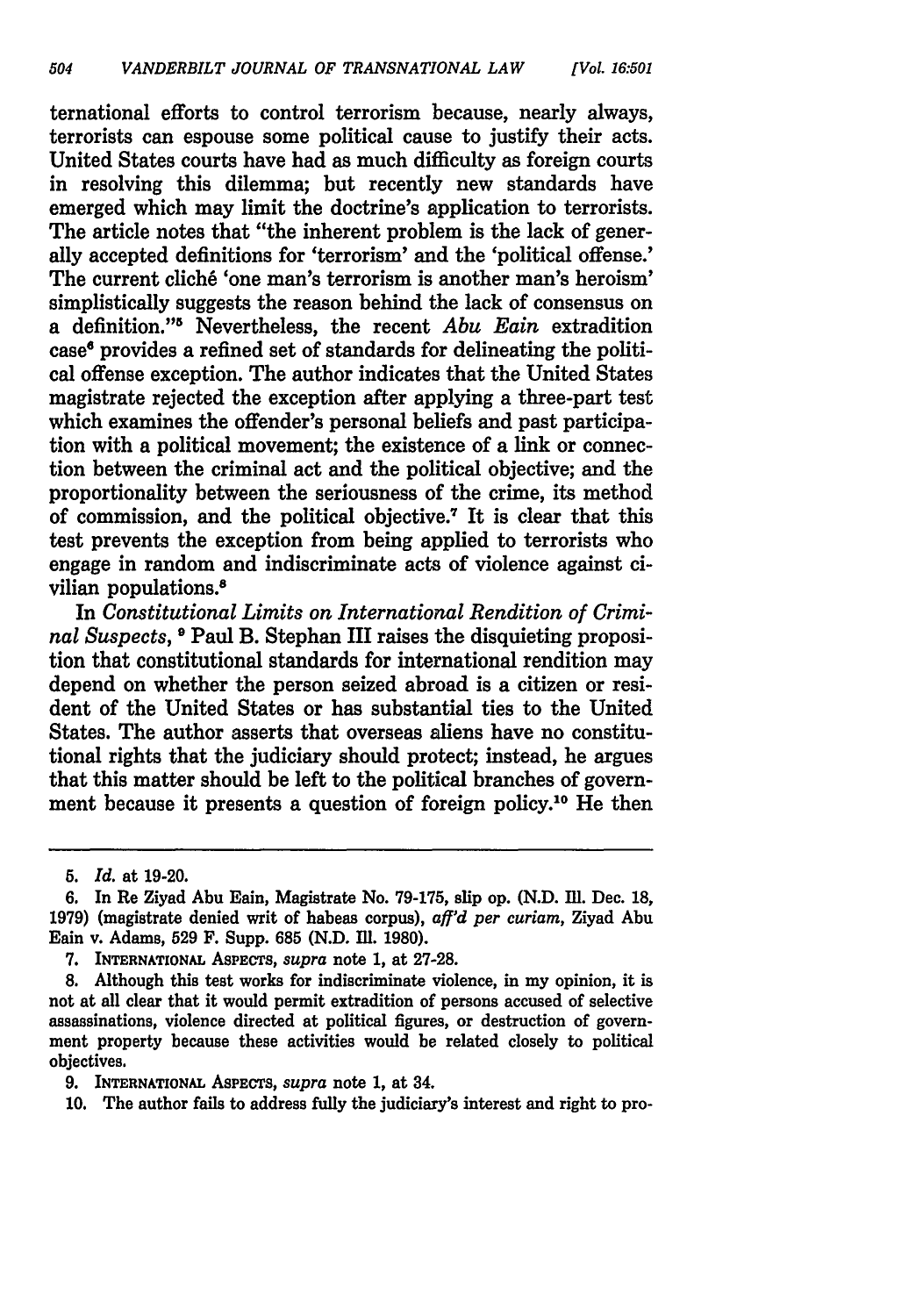discusses the constitutional protections and remedies available to the seized person who possesses either citizenship or a similar affiliation with the United States. This thought-provoking article suggests that there is a considerable lack of clarity in this area of law because the courts have skirted the real constitutional issues which concern limitations on extraterritorial official conduct. The author concludes: "Until a court actually frees a criminal solely because of perceived constitutional defects in his rendition, resolution of these issues by the Supreme Court appears unlikely."<sup>11</sup>

The next article, *French Judicial Perspectives on the Extradition of Transnational Terrorists and the Political Offense Exception,1 <sup>2</sup>*by Thomas Carbonneau, is a comparative analysis of the exception. The article provides a brief historical overview<sup>13</sup> of three tests used to determine when a court should recognize the political offense exception. The author describes these tests as **follows:**

First, there is the Anglo-American test under which political crimes must be incidental to and committed in the furtherance of a two-party struggle for power.... Second, the Swiss courts elaborated the requirements of the predominance test which contrasts with its Anglo-American counterpart in that a crime is deemed to be political in character **if** its political aspects out-weigh, i.e., predominate over, its common elements.

 $* * *$ 

Finally, the French courts in their early decisions espoused the application of an objective test which limited political offenses to those crimes which directly injure the rights of the State, that is, to what have been called purely political crimes [for example, treason or espionage]. <sup>14</sup>

The author then analyzes several French cases of the last decade in which persons charged with terrorist acts asserted the political offense exception as a bar to extradition. He discusses some deci-

**11. INTERNATIONAL ASPECTS,** *supra* note **1,** at **65.**

12. *Id.* at **66.**

**13.** In the footnotes, the author cites several works for more detailed histori**cal information.**

14. **INTERNATIONAL ASPECTS,** *supra* note **1,** at **69, 72.**

tect the judicial forum from abuse **by** the executive branch. Must the court accept jurisdiction whenever the executive irregularly processes overseas aliens? The author appears to answer this question in the affirmative. The article also fails to explain how to draw the line between aliens who have sufficient ties or affiliations to invoke constitutional protection and those who do not.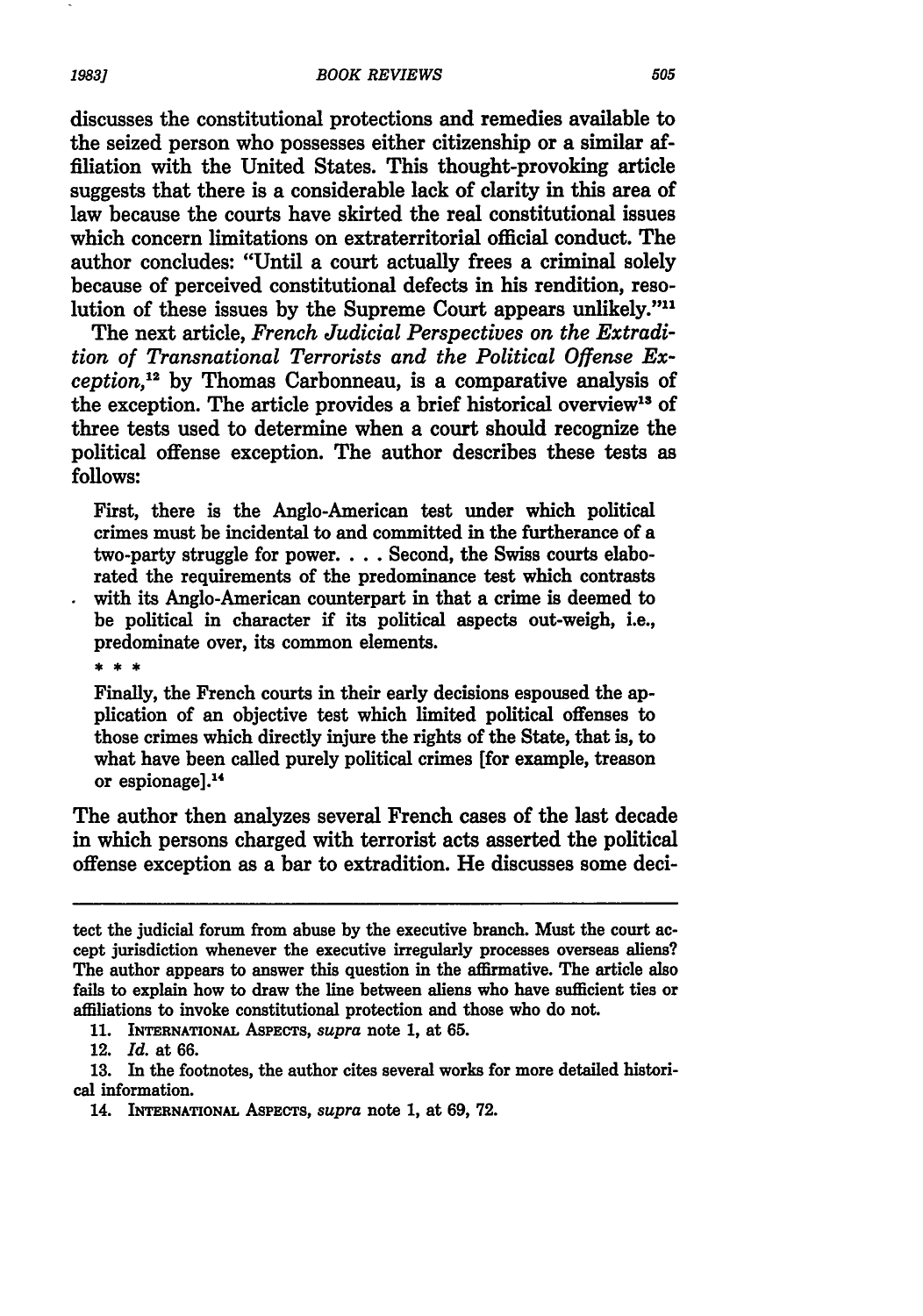sions which permitted terrorists to go free, having succumbed to external political influences from the executive branch.<sup>15</sup> but concludes that the French Cour d'Appel seems to be "aligning itself with the dominant trend among courts of the world community in excluding terrorist crimes from the purview of the political offense exception."18 Doctrinally, the French courts are now "deploying a set of criteria similar to that used in the Swiss predominance test **by** weighing the common aspects of the crime against its political features."<sup>17</sup>

Obtaining evidence from abroad in antitrust cases is the subject of Sigmund Timberg's article, *Obtaining Foreign Discovery and Evidence in U.S. Anti-trust Cases: The Uranium Cartel Maelstrom."8* The article addresses the question of extraterritorial judicial process and the risk of violating national sovereignty. Terms such as "judicial aggression" and "judicial imperialism" have been applied to efforts **by** United States courts to effect discovery or deliver subpoenas in foreign jurisdictions. In antitrust cases, efforts at extraterritorial judicial process are complicated further when the foreign country's economic interests conflict with those of the United States.19

Although in the past two decades firm rules about the application of the Bill of Rights to criminal investigations and prosecutions **by** both federal and state officials in the United States have developed, it is not so clear the extent to which the Bill of Rights applies to extraterritorial law enforcement. In *The Reach of the Bill of Rights Beyond the Terra Firma of the United States.*<sup>20</sup> Stephan Saltzburg addressess this question<sup>21</sup> in the context of the high seas and foreign countries. United States Customs, Coast Guard, and Drug Enforcement Agency officials occasionally stop

20. *Id.* at 107.

21. *Cf. id.* at 34 (similar constitutional questions are raised by Stephan in the third article of this volume with respect to rendition of suspects).

<sup>15.</sup> *Id.* at 81 (noting the general consensus that the French Government was concerned about possible Arab oil threats and terrorist blackmail in the case involving Abu Daoud, allegedly one of the perpetrators of the 1972 Olympics massacre).

**<sup>16.</sup>** *Id.* at **85.**

**<sup>17.</sup>** *Id.* at **89.**

**<sup>18.</sup>** *Id.* at **90.**

<sup>19. &</sup>quot;As Lord Wilberforce bluntly pointed out: 'It is axiomatic that in antitrust matters the policy of one state may be to defend what it is the policy of another state to attack.' *"Id.* at 101.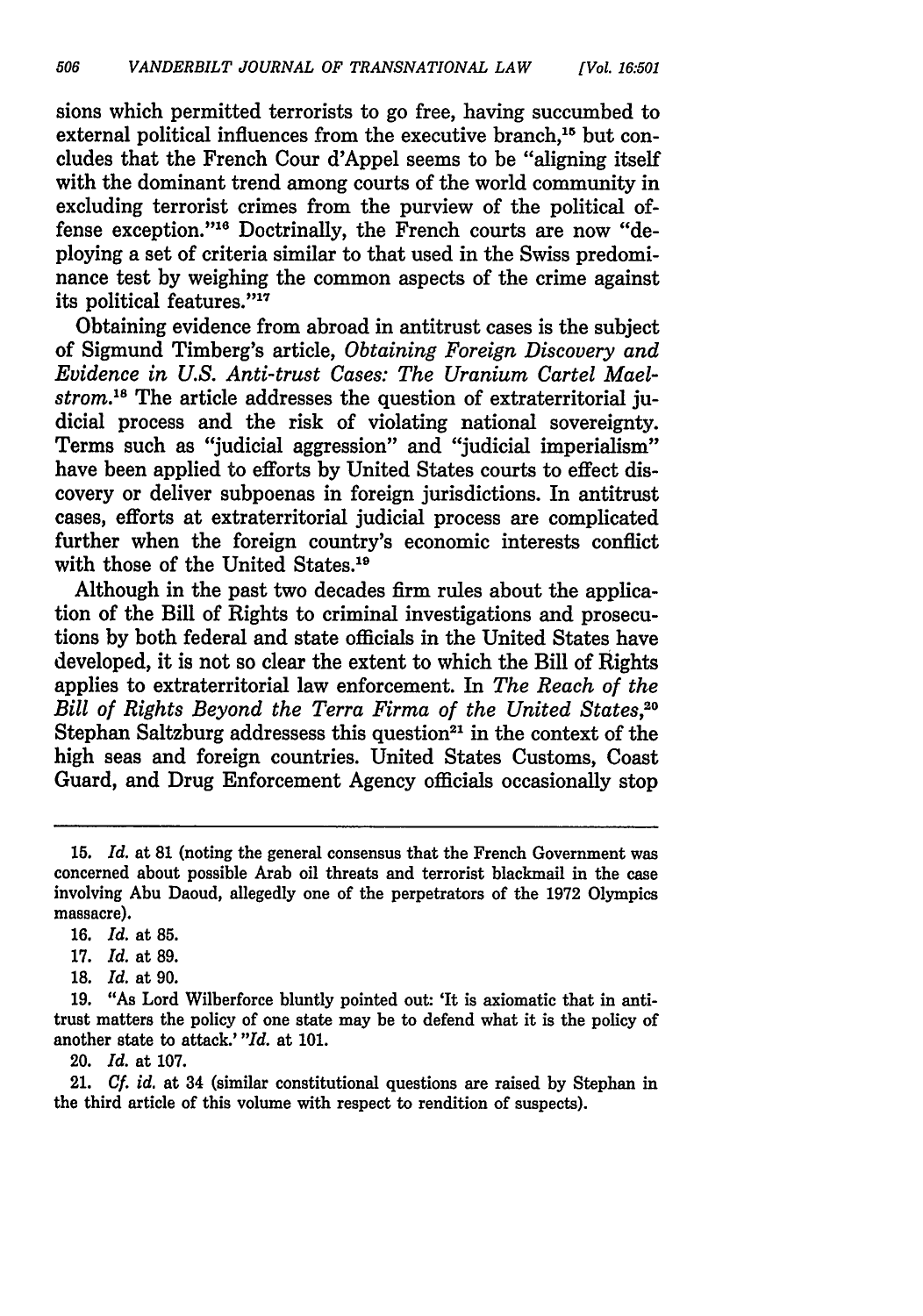to search ships on the high seas and interrogate passengers. As a part of an investigation of a violation of United States law, searches and interrogations sometimes are conducted overseas by foreign officials at the request of or with the knowledge or active assistance of United States law enforcement officials.<sup>22</sup> This richly footnoted article proposes a two-pronged analysis to test whether officials performing investigations outside United States territory have exceeded applicable constitutional limits.<sup>23</sup> The author draws an analogy between high seas searches and seizures and border searches under the automobile exception that permits certain warrantless searches, and under the administrative search cases. The author argues that border searches should comply with the constitutional standards applicable in the United States. When United States agents are acting within the territory of foreign nations, presumably in consort with authorities of such countries, they should comply with constitutional standards applicable in the United States. When United States officials request the assistance of foreign officials, they should make these requests clear and limit them to actions which are constitutionally permissible for United States agents. Thus, in contrast to the views of Professor Stephan, Professor Saltzburg finds constitutional requirements applicable to official conduct abroad whether the suspect is an alien or a citizen.24

Ved P. Nanda, in *Enforcement of U.S. Laws at Sea* **-** *Selected Jurisdictional and Evidentiary Issues,25* continues the examination of United States law enforcement at sea but with an emphasis on the jurisdictional questions arising under international law. In addition to addressing drug trafficking problems, he is the only contributor to focus on the intriguing question of search and seizure in the relatively new fishery conservation and

<sup>22.</sup> Law enforcement officials normally are not privileged to act directly in foreign jurisdictions because of sovereignty issues. This reviewer, however, has interviewed United States citizens held in Mexican jails who claim they were arrested in Mexico **by** United States undercover narcotics agents and then turned over to Mexican authorities. These claims can neither be proved nor disproved. These cases arose from violations of Mexican laws prohibiting illegal drug traffic, but the defendants also might have been subject to prosecution in the United States for conspiracy.

**<sup>23.</sup> INTERNATIONAL ASPECTS,** *supra* note **1,** at 114-15.

<sup>24.</sup> Professor Saltzburg provides the substance of the conflicting views. *Id.* at 114-15 nn.29-30.

**<sup>25.</sup>** *Id.* at **155.**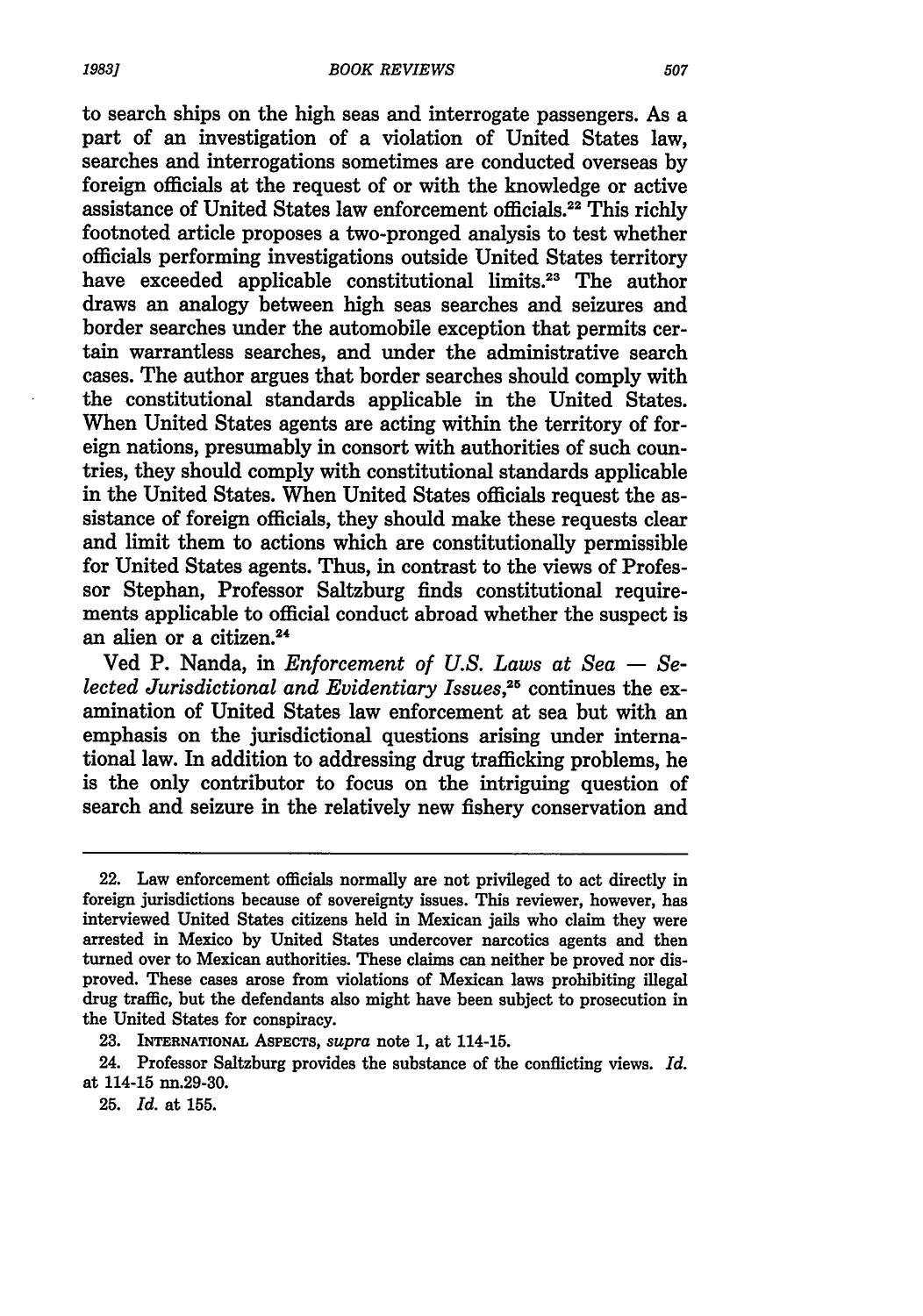management zone which extends 200 miles seaward from the United States coastline. He distinguishes the treatment of United States flag vessels from foreign vessels and discusses the protection of ships located within territorial waters and on the high seas. The issue of hot pursuit in contiguous waters is- addressed also. These issues arise under both international law and United States domestic law. He discusses them while examining the statutory authority granted by Congress to the Coast Guard to engage in searches and seizures.

The final two articles analyze the new wave of prisoner exchange treaties. Robert **E.** Dalton, in *United States Treaties on Execution of Penal Sentences*,<sup>26</sup> gives a brief overview of the negotiation of these treaties and the passage of implementing legislation in Congress. The United States has entered into treaties with Mexico, Canada, Bolivia, Peru, Panama, and Turkey. He then reviews the case law and concludes that the constitutionality of the treaties has been upheld. Under these treaties, the prisoner waives any rights to attack collaterally or directly the foreign conviction in the United States. Consequently, the prisoner can be transferred from the foreign jail to a United States prison for the remainder of his sentence. Alien prisoners in the United States may also be transferred to their home countries under these treaties. The author indicates that there has been considerable commentary by scholars,<sup>27</sup> some of which sharply criticizes the exchange as unconstitutional.

One of the more vocal critics is Jordan **J.** Paust, who as the final contributor to the Colloquium in *The Unconstitutional Detention of Prisoners by the United States Under the Exchange of Prisoner Treaties28* expressed his concern that "there has been inadequate attention paid to a critical aspect of the transfer process, the subversion of the United States constitutional guarantees, and our system of constitutionally derived federal power."29 He poses the central question of whether a federal power can be created solely **by** an agreement with a foreign state.30 This pro-

**<sup>26.</sup>** *Id.* at **179.**

**<sup>27.</sup>** Professor Saltzburg makes a passing reference to the prisoner exchange issue. *Id.* at 148 n.151. Even though the subject was outside the scope of his article, he provides a plethora of citations to treaties, case law, and scholarly commentary.

**<sup>28.</sup>** *Id.* at 204.

**<sup>29.</sup>** *Id.*

**<sup>30.</sup>** One is reminded of a similar question which arose in another context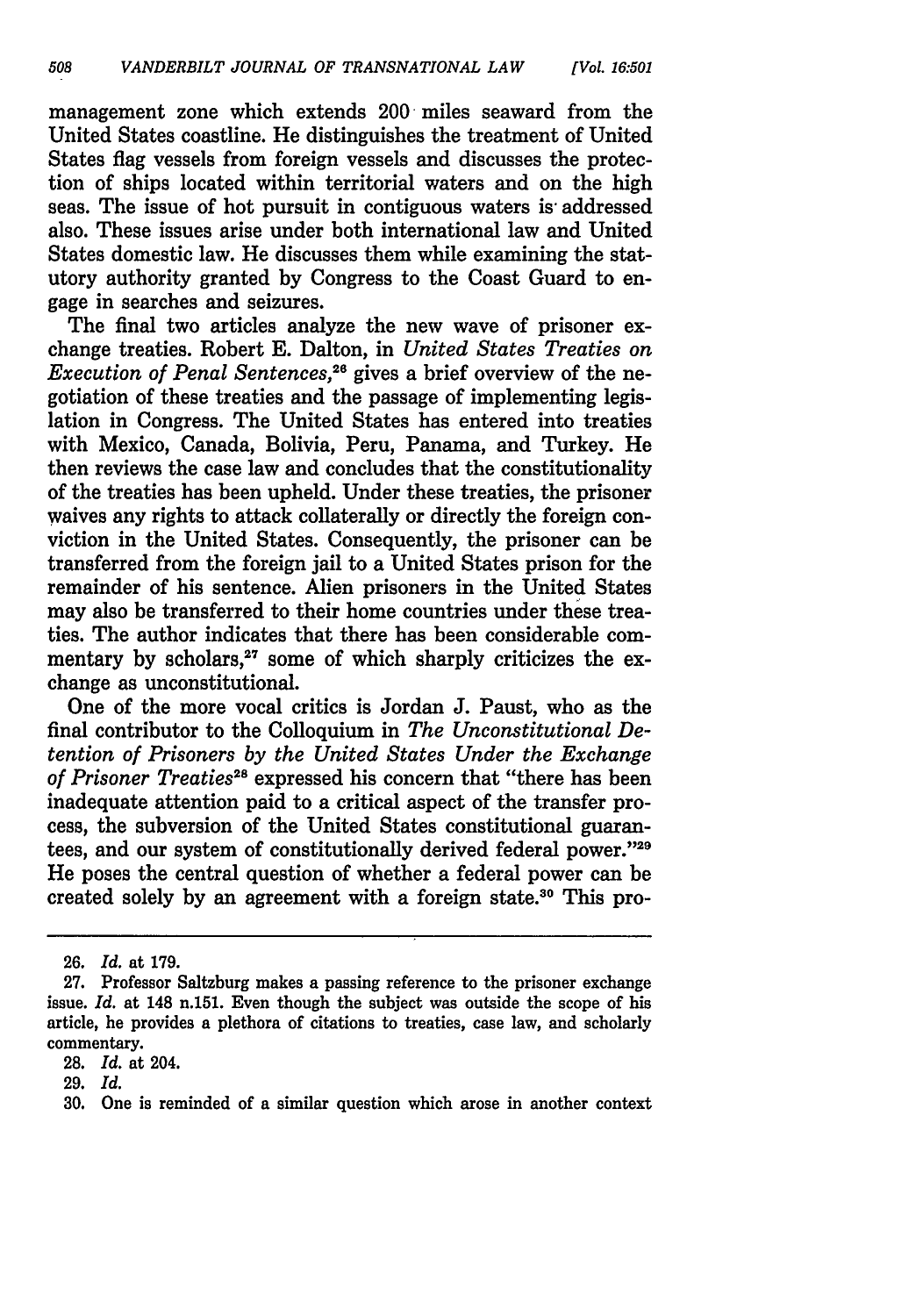vocative article is essential reading, if only to point out the potential constitutional folly of an idea which is almost universally accepted as sound. Professor Paust's criticism centers on the problems raised when prisoners were accorded treatment abroad which falls far short of protections afforded **by** the United States Bill of Rights. He argues that "the tree remains poisonous even though it was foreign-grown . . . "<sup>31</sup> and therefore United States courts should not permit the government to carry out "poisoned" penal sentences.<sup>32</sup> It is useful to compare this article with the view of other contributors to the volume, such as Dalton, Saltzburg, and Stephan. From Paust's comments, it is clear that the Fourth Sokol Colloquium did not close with a whimper.<sup>33</sup>

Any attempt **by** a reviewer to summarize whole articles in a paragraph necessarily incurs the risk of doing violence to the intellectual integrity and context of the author's views, and may misrepresent the basic thrust of the author's intent. 4 Thus, readers whose interest has been piqued are urged to read the volume for themselves. The writing is generally lucid and interesting. Moreover, the main text is not cluttered or over-burdened with

**31. INTERNATIONAL ASPECTS,** *supra* note **1,** at 221-22.

**32.** Professor Paust argues that the United States government becomes tainted when it agrees to execute an unjust sentence imposed **by** a foreign government that resulted from gross violations of human rights committed in the investigation, seizure, interrogation, or prosecution of a United States citizen. This assumes the worst case. Perhaps there is a way around the constitutional infirmities that Professor Paust has noted. The United States could refuse to transfer any prisoner upon a United States magistrate's finding that the conviction was based on a violation of either internationally recognized human rights standards or, for the purists, United States constitutional standards. This would avoid charges of United States complicity in atrocities **committed by** foreign governments, although it would deny relief to those United States citizens who, arguably, are in the greatest need of humanitarian assistance from their government. The United States has other means to protect its citizens under international law, but this is not the place to discuss such alternatives nor to speculate about their relative efficacy.

**33.** The author bravely challenges some real "heavies" such as Professor Vagts, **INTERNATIONAL AsPECTs,** *supra* note **1,** at 212; Bassiouni, *id.* at **217-18;** and **by** implication, Wechsler, *see id.* at **185-86** (as reported **by** Dalton).

34. That, however, is a risk a reviewer must bear. Apologies are offered in advance whenever an author has been offended.

decided **by** the landmark case of Missouri v. Holland, **252 U.S.** 416 **(1920)** (treaty with Great Britain permitting the federal government to regulate hunting of migratory game birds, which previously had been regarded as a police power reserved exclusively to the jurisdiction of the several states).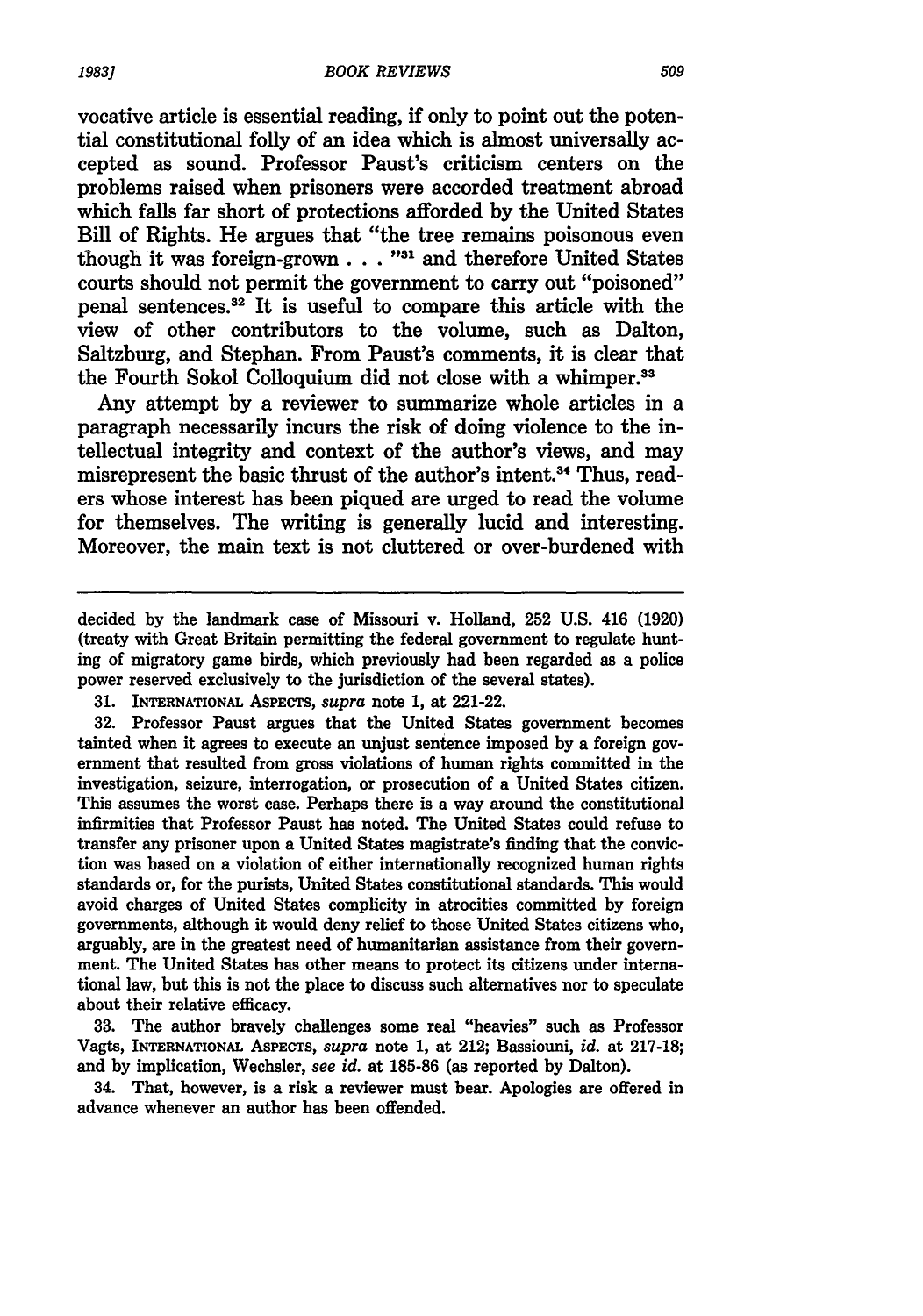excessive scholarly detail or side excursions, although detail is available in the footnotes. This probably is because the articles were prepared originally for oral presentation at the Sokol Colloquium.

 $\ddot{\phantom{a}}$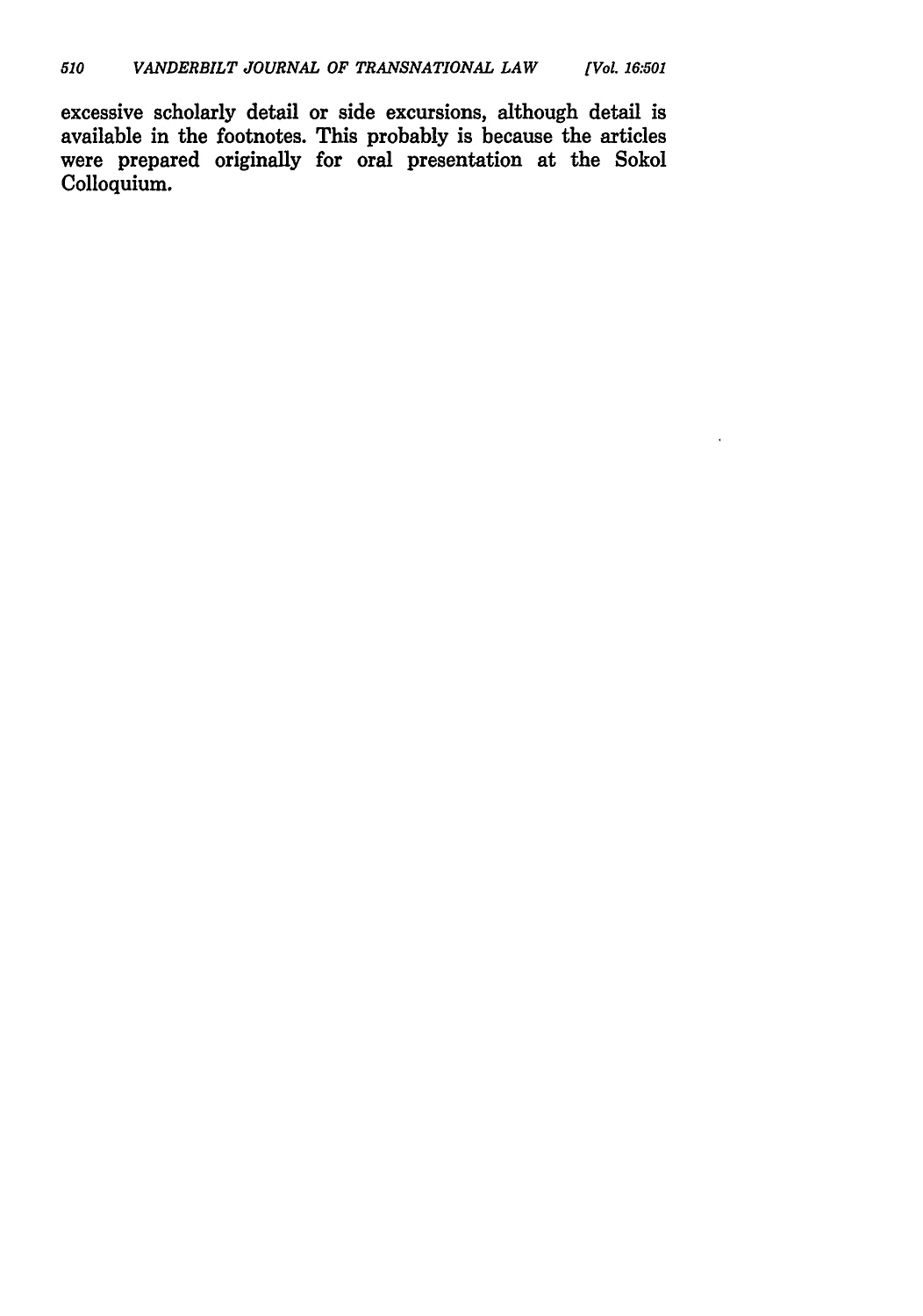SHIPBROKING **AND** CHARTERING PRACTICE. By Lars Gorton, **Rolf** Ihre, and Arne Sandevärn. London: Lloyd's of London Press. **1980. Pp.** xiii, 204 (authorized adapted translation of the Swedish edition of *Befraktning).*

TIME CHARTERS. By Michael Wilford, Terence Coghlin, and Nicholas Healy, Jr. London: Lloyd's of London Press, **1978.** Pp. 1vii, **319,** £28.

#### *Reviewed by Dennis W. Arrow\**

The law of charters occupies a significant portion of the admiralty lawyer's attention because a high percentage of the world's ocean trade moves on chartered vessels.' Knowledge of the practical and procedural aspects of the shipbroker's<sup>2</sup> business as well as an understanding of the economic context and controlling principles of law are essential to a successful admiralty practice. These two recent works, by authors with both practical and legal experience, make a major contribution to each of the requisite areas of expertise.

*Shipbroking and Chartering Practices* is aptly named because it focuses on the customs and practices of the shipbroking trade. Although primarily intended as a basic textbook for nonlegal personnel in the ocean shipping industry (including brokers, agents, exporters, and shipowners), it is likely to be useful to the beginning admiralty practitioner as well.

<sup>\*</sup> Professor of Law, Oklahoma City University. B.A. 1970, George Washington University; J.D. 1974, California Western School of Law; LL.M. 1975, Harvard Law School.

<sup>1.</sup> Approximately **70%** of world oceanic trade is by means of chartered vessels. The remaining **30%** is carried aboard "liners" operating through contracted liner agents, who rigidly fix schedules and tariffs in advance. The charter market (also known as the "open market") is classified as either "spot market" (where tonnage is fixed voyage-by-voyage) or "time-charter market" (where a charter, or "fixture," is set for a certain period of time). The time-charter market accounts for most open-market cargo. R. **IHRE,** L. **GORTON,** & A. **SANDEVXRN, SHIP-BROKING AND CHARTERING PRACTICE** 12 **(1980)** [hereinafter cited as **SHIPBROKING].**

<sup>2.</sup> The term is used here in its generic sense and includes not only those agents engaged in chartering, but also liner agents, port agents, loading agents, and sale and purchase agents as well.

**<sup>3.</sup>** *Id.*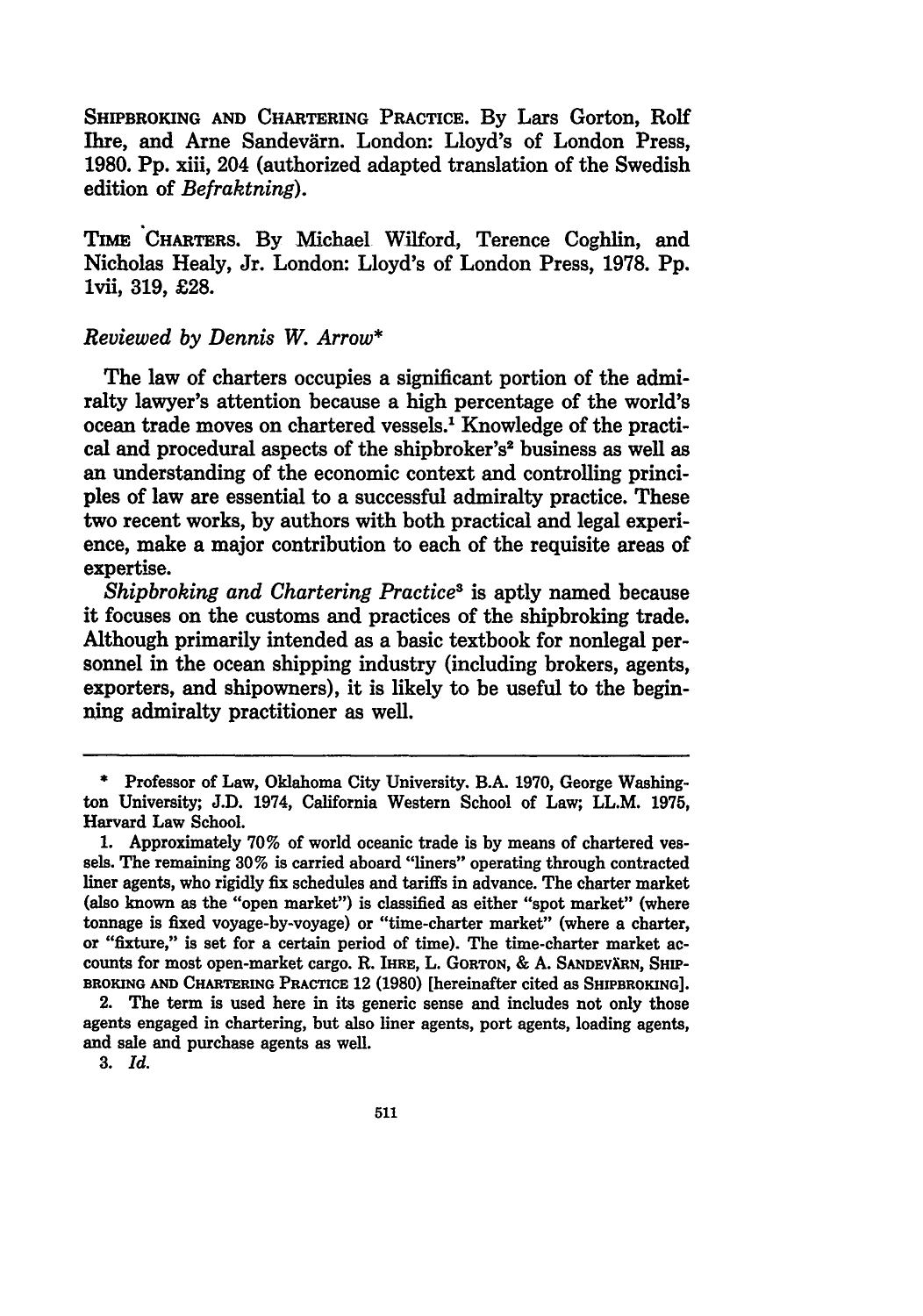Approximately half of the book is devoted to an exploration of the practical and economic background of international shipping. The opening chapters succinctly treat the problems of supply and demand, specialized cargos, intra-industry communication, and marketing. The dry cargo,<sup>4</sup> tanker, and reefer markets are separately described and analyzed. The preliminary mechanics of "placing an order" and "advertising a position" are described in clear and comprehensible terms. The types and functions of brokers and agents are explained. The authors include a valuable list of the ethical duties of the broker.5 Though the authors note that strict business ethics are generally representative of the industry,<sup>6</sup> selected traps for the unwary are presented and explored.<sup>7</sup> The "context" segment of the work concludes with a thorough explanation of the mechanics of freight calculation.8

The authors introduce legal considerations by initially distinguishing the types of chartering9 and by providing a cost-allocation chart for each.<sup>10</sup> Next, the effects of selecting certain standardized transport clauses (F.O.B., C. & F., C.I.F., *ex quay)* are explored. The text contains a chart defining the risk allocation, insurance, and transportation consequences of transport clause selection.<sup>11</sup> Once the parties have come to terms.<sup>12</sup> they ordinarily

**5.** These duties include keeping the principal informed of market developments, preserving confidentiality, investigating the counter-party to some extent, negotiating actively, carefully drafting the original charter-party (contract), and following up performance by the counter-party generally. *Id.* at 21-23.

*6. Id.* at Introduction.

*7. Id.* at 20-24.

*8. Id.* at 53-69.

**9.** The authors distinguished the "charter in full" *(i.e.,* charterer has control over the whole vessel) from the "space charter" *(i.e.,* charterer merely reserves a certain space). From a functional standpoint, the critical distinctions among a "voyage charter," "time charter," and "bareboat charter" *(i.e.,* charterer assumes virtually the entire responsibility for vessel operation and noncapital funding) are noted. SHIPBROKING, *supra* note 1, at 36-46.

10. *See id.* at **50.**

11. The chart is based on the *Incoterms,* which achieve some standardization concerning the meaning of these terms. The authors also provide a description of some of the revised *Incoterms,* including the important new "free carrier" (named point) clause, which is based on the old F.O.B. clause, but which passes

<sup>4.</sup> The authors break down this market into its specialized components which contribute to an understanding of the practice and the specialized terminology of ocean shipping. The bulk, tweendecker, container, ro/ro, liner, feeder, tanker, and passenger markets are considered separately. *See* SHPBROKMG, *supra* note 1, at 2-11.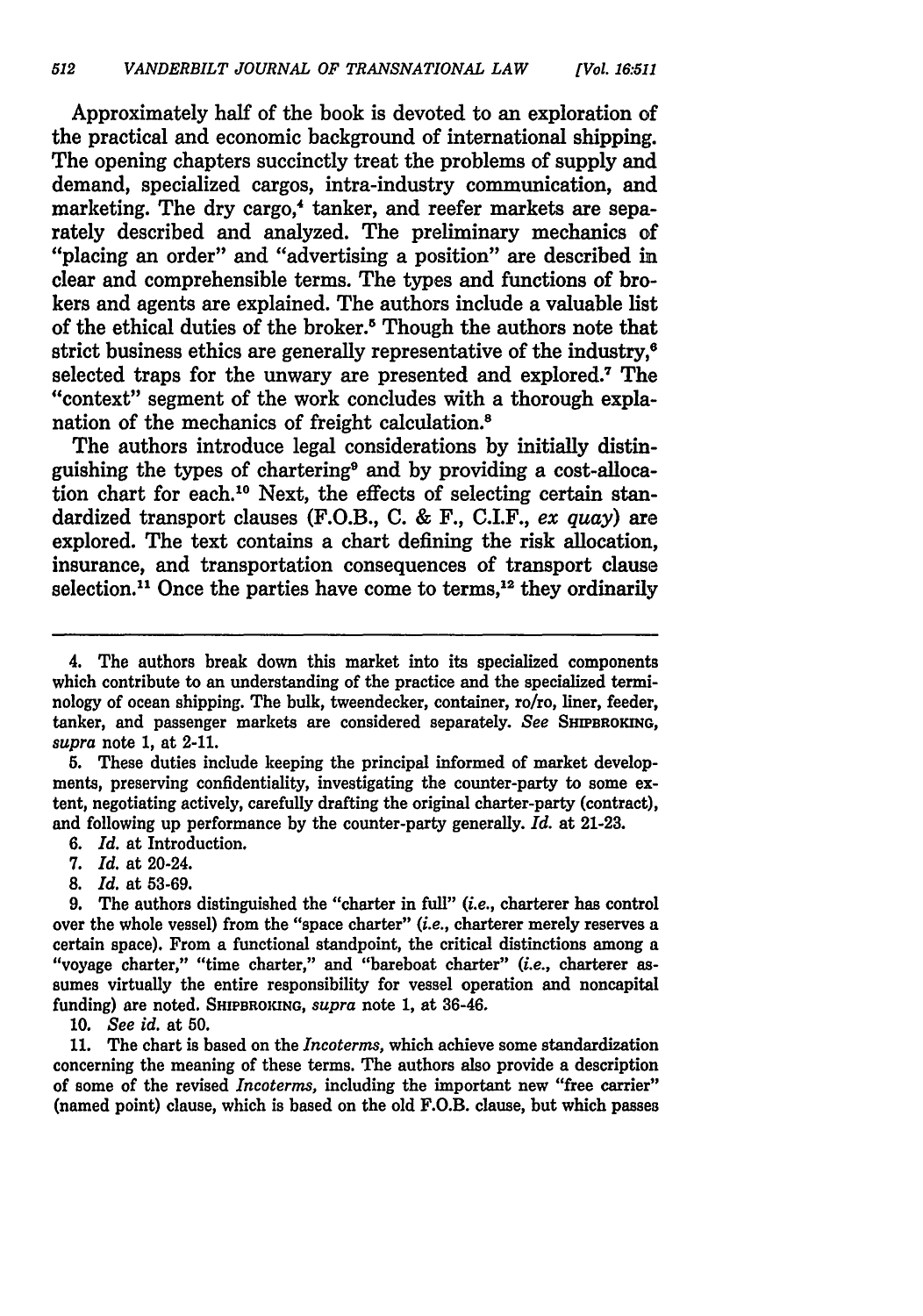will select from the various standard charter forms available.<sup>13</sup> The authors describe and present a brief history of these forms and discuss some of the common considerations and legal principles affecting the parties' form and clause selection. A description of the bill of lading in its various forms as well as a brief compilation of applicable national<sup>14</sup> and international<sup>15</sup> maritime law are provided. The last two chapters of the book deal with the discrete problems posed by voyage and time charters.

*Time Charters"'* begins where *Shipbroking and Chartering Practice leaves off.* While the latter contains no reference to case law, it is the exclusive focus of *Time Charters.* The authors have planned their exhaustive study of time charters around the most commonly used charter, the New York Produce Exchange form.<sup>17</sup> The major standard clauses of that form provide the framework for the book's chapter headings under which text and extensive case summaries explain the major problem areas. For users of the Baltic and International Maritime Conference on Uniform Time-Charters (Baltime) form,<sup>18</sup> the authors have prepared a separate section exclusively applicable to that form and have cross-referenced to areas of general concern in the main section of the book. Because of the absence of case law concerning the clauses of modern tanker forms, little attention is devoted to this specialized area apart from reproduction of the widely used STB Tanker Time Charter Party form.<sup>19</sup>

Because most time charter disputes are settled in either London or New York, the authors attempt to cover both British and United States law on the subject. In Great Britain, case law constitutes the legal authority on the subject. In contrast, few

15. The 1924 Hague Rules, the 1968 Hague-Visby Rules, and the 1978 Hamburg Rules are briefly described. *See id.* at 90.

16. M. **WILFORD,** T. **COGHLIN,** & N. **HEALY,** 'mE **CHARTERS** (1978).

- 17. *Id.* at xix.
- 18. *Id.* **at** xxiv.
- 19. *Id.* at xxviii.

the transportation risk from seller to buyer at the place of delivery to the carrier rather than at the vessel's rail. *See id.* at 33-34.

<sup>12.</sup> The negotiation stage and the main negotiating terms are separately treated in the text. *See id.* at 73-77.

<sup>13.</sup> *See id.* at 80-82.

<sup>14.</sup> Included are the United States Harter Act of 1893 and Carriage of Goods by Sea Act **(COGSA)** of 1936, the English Carriage of Goods by Sea Acts of 1924 and 1971, and brief references to French and German law. *See id.* at 90.